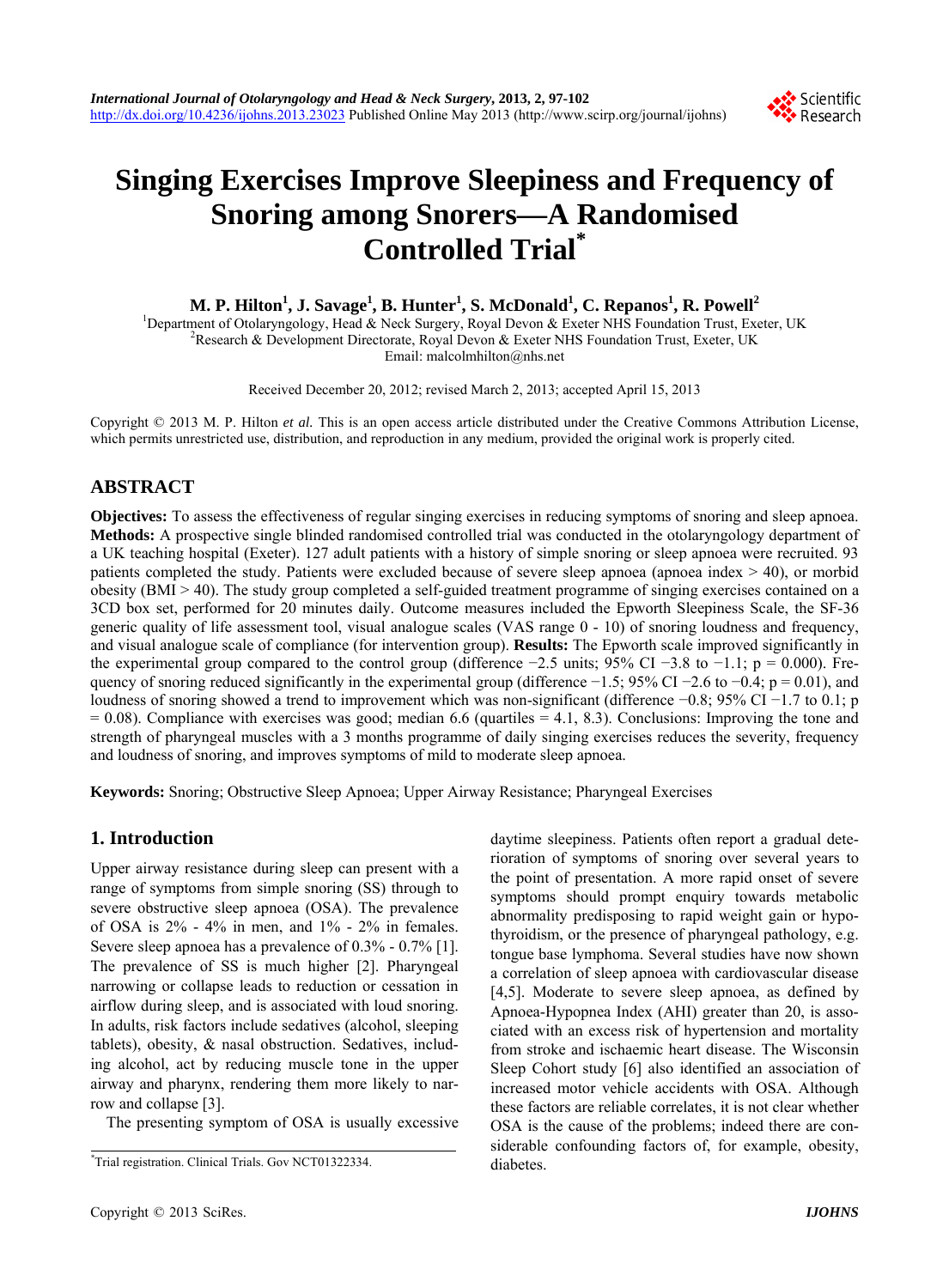Conventional definition of OSA has been on the basis of an AHI value: a greater value implying progressively more severe disease. However, there is generally poor correlation between sleep study parameters and self report of sleepiness. Many would now consider that severe symptoms of excessive daytime somnolence carry equal weight in determining pragmatic approach to treatment [7].

High quality evidence for treatments associated with snoring and sleep apnoea is limited. Conservative measures, such as weight reduction, treating nasal obstruction, reduction of evening alcohol and hypnotics are widely recommended and seem sensible and reasonable approach for many people but have no evidence base. [3] Continuous positive airways pressure (CPAP) is the main treatment modality for OSA in adults [8].

CPAP therapy in patients with moderate to severe sleep apnoea is associated with a significant improvement in daytime sleepiness and overall quality of life [9]. There is a reduction in blood pressure when OSA patients are treated with CPAP, but no evidence that intervention with CPAP or any other modality of therapy alters long term morbidity and mortality from cardiovascular disease [10,11].

Tonsillectomy and adenoidectomy is a successful surgical treatment for many children suffering with OSA due to tonsil and adenoidal hypertrophy. Evidence for other treatments; uvulopalatopharyngoplasty, lingualplasty, mandibulotomy and advancement, hyoid suspension is largely based on case series or non-randomised trials. Success rates for surgery are probably no better than 50% in the long term, and can be notoriously painful  $[12]$ .

A local singing teacher (AO) observed that some patients undergoing formal singing training, which involved exercises of repetitive contraction-relaxation cycles of pharyngeal muscles over a period of several weeks, reported reduced snoring and improved sleep as a consequence.

We hypothesised that regular exercise of this nature could strengthen pharyngeal muscles and/or increase their resting tone, and lead to an improvement of symptoms and thus quality of life in patients with all forms of snoring, including OSA.

## **2. Methods**

## **2.1. Population**

All patients were recruited to the study through the Otolaryngology department of the Royal Devon & Exeter NHS Foundation Trust. Participation in the study was offered amongst a range of other treatment considerations to all patients seen in routine otolaryngology clinics with snoring or suspected sleep apnoea. Patients who

expressed an interest returned for further assessment and trial information to a dedicated research clinic. Eligible patients were aged 18 or over, with a history of simple snoring or obstructive sleep apnoea with an apnoea index (AI) of 10 - 40. Exclusion criteria included severe sleep apnoea ( $AI > 40$ ), severe obesity ( $BMI > 40$ ) and concurrent use of CPAP therapy. Patients willing to participate gave their written informed consent.

The study was given approval by the North and East Devon Local Research Ethics committee.

## **2.2. Randomization**

When patients had entered the trial and given their written consent, baseline measurements were taken (see below: "outcome measures"). Patients were then randomised to experimental or control groups, by way of sealed, opaque envelope allocation. Patients were stratified by diagnosis and a BMI cutoff to equally distribute the proportion of those with SS versus OSA, and BMI of <30 versus 30 - 40 between the groups.

## **2.3. Intervention and Control**

General advice was given to all patients about the importance of optimizing body weight, and reducing evening alcohol and sedatives. In the intervention group, the patients were given a triple CD set containing the singing exercises ("Singing for Snorers", UK). The programme is a self-guided treatment, with recommendation to spend minimum of 20 minutes per day on the exercises, and patients were instructed to follow the exercises as detailed in the CD's for a study period of 3 months. After a period of 4 - 6 weeks the singing teacher (AO) who devised the exercises made 1 phone call to the patient, to offer support and answer any technical questions about the exercises. In the control group, the patients had no intervention, but received a similarly timed phone call from a researcher enquiring about their progress. Patients in the control group were offered the triple CD set of exercises (at no charge) after the 3 month study period.

#### **2.4. Outcome Measures**

Our primary outcome measure was the Epworth sleepiness scale, a widely used, validated and reliable measure of sleep quality, and is rated from 0 to 24; higher scores representing greater daytime somnolence [13,14]. Secondary outcome measures included visual analogue scales (VAS: 0 - 10 cm) as rated by the patient and/or partner of snoring loudness and frequency, and the SF-36 generic quality of life assessment tool [15]. Patients in the experimental group were asked about their compliance with the exercises, on a VAS of 0 - 10 cm representing "never doing the exercises" to "doing the exercises every day".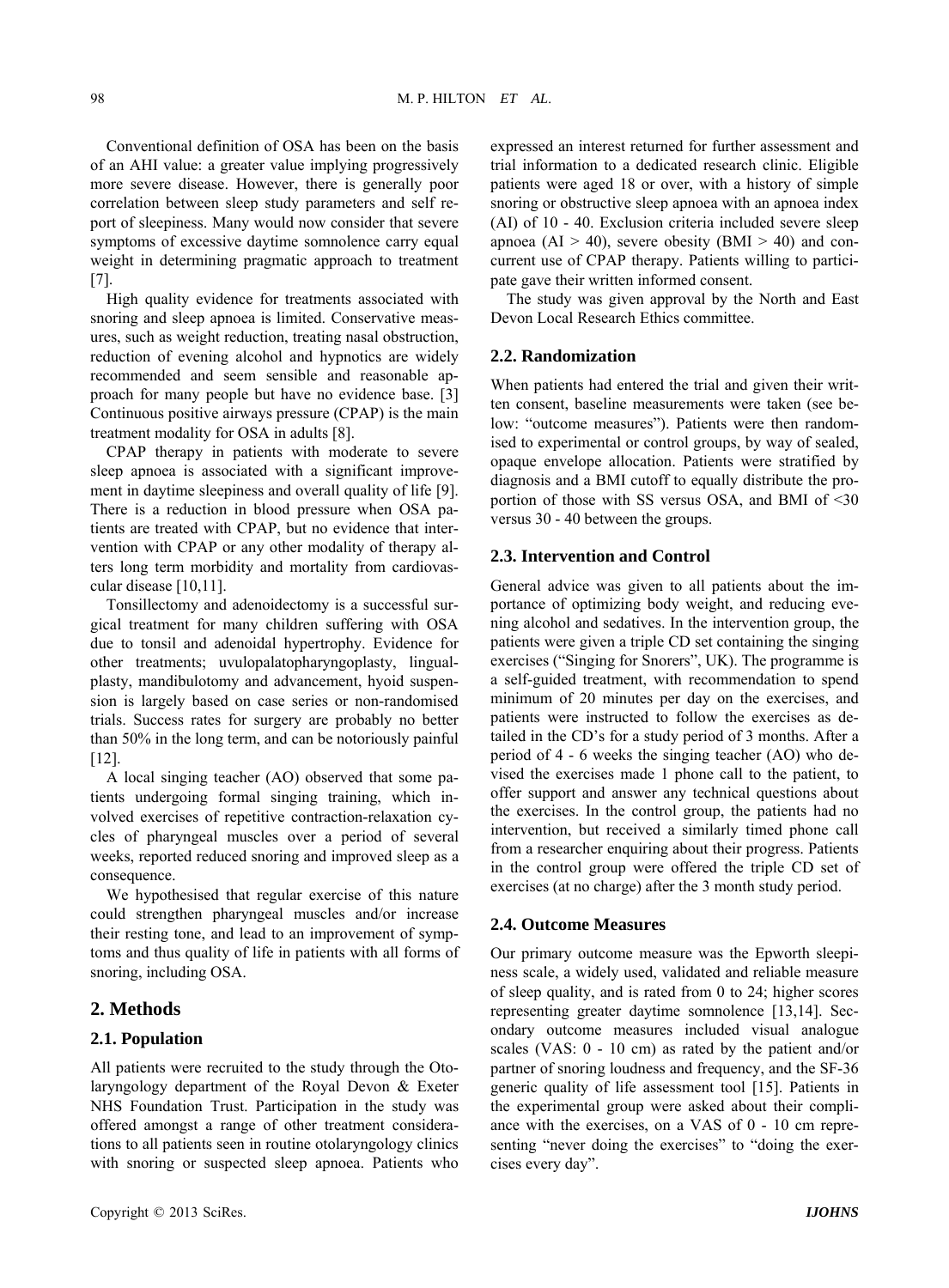Baseline values for all measures were taken at the point of entry to the trial before randomization. Patients returned for review after 3 months, and were instructed to complete the outcome rating forms (Epworth, VAS, SF-36) by clinic staff who were blind to their treatment group. Follow up sleep studies were not performed in any patients. Changes in patients' weight, smoking and alcohol intake were noted.

Patients who did not attend their initial 3 month follow up appointment were sent a further appointment; then phoned with a further appointment date; and finally if they still failed to attend their follow up appointment, the outcome measure sheets were posted to them.

#### **2.5. Analysis & Power Calculation**

It was assumed that the control group would not show any significant improvement in symptoms over the course of the 3 month study period. There is no "normal" value for an Epworth score or the VAS's, the power of the study was arbitrarily set to detect a difference between groups of 20%.

This calculation provides a sample size of 24. Estimating that 20% of patients in the experimental group may not comply well with the exercises, sample size for each group is set at 30 (assuming  $\alpha$  = 0.05, 1 –  $\beta$  = 80%).

Data was analysed on an intention to treat basis. Independent variables were considered as baselines values of outcome measures, group allocation, and snoring status (SS vs OSA). Dependent variables were considered to be outcome data recorded after 3 months, and t-tests were used to analyse the change scores or primary and secondary outcome measures (*i*.*e.* difference between scores at baseline and follow up). Where data were not normally distributed, they were summarised using medians and interquartile ranges. Comparisons were then made using nonparametric tests such as the Mann Whitney U test.

Analysis of covariance was performed looking particularly at the effect of snoring status (SS vs OSA) and BMI.

# **3. Results**

**Figure 1** is a CONSORT diagram [16] showing the flow of participants through the study. 127 patients were entered into the study (72 with SS, 55 with OSA). There was a high rate of loss to follow up, with complete data being available on only 93 patients. Average age, smoking, alcohol intake, and weight change did not different significantly between the groups. The sex ratio of groups was not uniformly distributed (**Table 1**).

Patients in the experimental group rated their compliance with exercises as a median of 6.6 (quartiles  $= 4.1$ , 8.3). 3 patients did not perform the exercises at all. 65% of patients rated their compliance with the exercises as



**Figure 1. Group allocation and numbers of patients for analysis.** 

greater than 5 on the VAS. The Epworth scale improved significantly in the experimental group compared to the control group (difference −2.5 units; 95% CI −3.8 to −1.1;  $p = 0.000$ . Frequency of snoring reduced significantly in the experimental group (difference −1.5; 95% CI −2.6 to  $-0.4$ ; p = 0.01), and loudness of snoring showed a trend to improvement which was non-significant (difference  $-0.8$ ; 95% CI  $-1.7$  to 0.1; p = 0.08).

Scores on the SF-36 were low in the whole study population pre-intervention in the domains of health, vitality and mental health. There was a slight, but nonsignificant improvement in median scores in the experimental group after intervention.

When considering estimated marginal means of change of dependent co-variables, in a unilateral analysis of variance, improvement in Epworth scores showed a trend to greater effect amongst patients with OSA and/or a BMI of  $>30$ . Improvement in snoring loudness and frequency was greater for patients with  $BMI < 30$ . None of these results reached a level of statistical significance.

No adverse effects of treatment were recorded.

## **4. Discussion**

This is a prospective, randomised, single blinded trial of which has demonstrated that an intervention with a self-guided instruction programme of specially tailored singing exercises, when performed over a 3 month period by patients with a range of severity of snoring problems, significantly improves daytime sleepiness, and snoring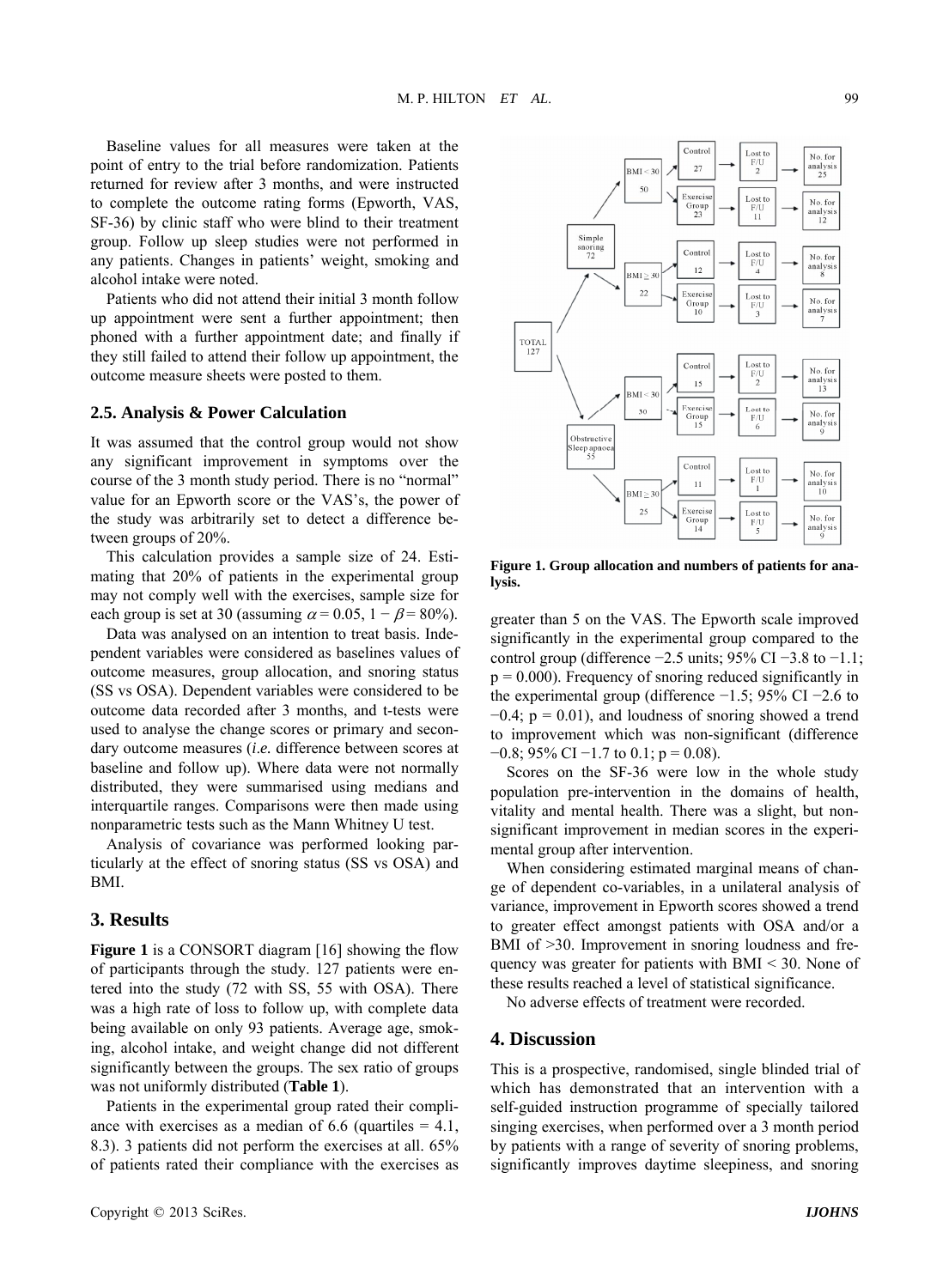| Group                                 | Sex<br>F/M | Mean Age | Smokers<br>(% of group who<br>smoked daily) | Mean pre-trial<br>weight<br>(kg) | Mean post-trial<br>weight | Mean daily<br>alcohol intake<br>(units) |
|---------------------------------------|------------|----------|---------------------------------------------|----------------------------------|---------------------------|-----------------------------------------|
| $\rm SS$<br>BMI < 30<br>Control       | 8/16       | 59       | 4%                                          | 75.7                             | 75.6                      | 0.8                                     |
| SS<br>BMI < 30<br>Exercises           | 9/3        | 59       | 17%                                         | 72.4                             | 72.6                      | $0.8\,$                                 |
| SS<br>BMI 30 - 40<br>Control          | 5/3        | 55       | 13%                                         | 87.2                             | 87.5                      | 0.9                                     |
| <b>SS</b><br>BMI 30 - 40<br>Exercises | 3/4        | 56       | 14%                                         | 95.9                             | 94.0                      | 1.3                                     |
| <b>OSA</b><br>BMI < 30<br>Control     | 5/8        | 59       | 8%                                          | 77.2                             | 77.3                      | 0.8                                     |
| <b>OSA</b><br>BMI < 30<br>Exercises   | 3/6        | 60       | 11%                                         | 79.6                             | 82.3                      | $0.7\,$                                 |
| <b>OSA</b><br>BMI 30 - 40             | 4/6        | 52       | 10%                                         | 96.9                             | 95.6                      | $0.7\,$                                 |
| <b>OSA</b><br>BMI 30 - 40             | 3/6        | 54       | 11%                                         | 95.3                             | 93.9                      | $0.2\,$                                 |

**Table 1. Patient demographics and risk factors by group.**

#### frequency.

It is hypothesised that the singing exercises act by im proving the tone and strength of pharyngeal muscles, thereby reducing their tendency to collapse during sleep: one of prime factors in snoring and sleep apnoea. Similar improvement was noted by Puhan *et al.* [17] who found that didgeridoo playing for 4 months resulted in significantly reduced daytime somnolence, improvements in sleep quality, and improvements in apnoea-hypopnea index.

Several other treatments for primary snoring and obstructive sleep apnoea should be considered. In patients with sleep apnoea, CPAP therapy remains the gold standard for treatment with a strong evidence base for effective treatment of excessive daytime somnolence and quality of life [9]. Oral appliances, such as mandibular advancement devices are also effective for some patients which although less effective than CPAP [18]. A number of surgical interventions for sleep apnoea have been proposed: uvulopalatopharyngoplasty, laser assisted uvulopalatoplasty, mandibular advancement osteotomies and hyoid advancement. Evidence for their efficacy from randomised controlled trials against control or CPAP therapy is lacking [19].

Nasal appliances and nasal airway surgery is often recommended for primary snoring. There is no evidence of effect for nasal surgery in improving symptoms of snoring, although there is positive benefit in some OSA patients who show better tolerance to CPAP therapy after

correction of nasal airway abnormalities [20]

The principal surgical intervention for primary snoring is laser uvulopalatoplasty, radiofrequency palatal ablation, or palatal implants. These techniques demonstrate improvement of symptoms in the short term [21,22]. Longer term results for palatal surgery diminish over time, with only 34% of patients reporting good symptom control after 2 years [23]. Although the other techniques of ablation and implant are less painful and associated with fewer initial complications, data on their long term efficacy is lacking.

There are no trials which assess the treatment effect of pharyngeal exercises against other modalities of snoring and sleep apnoea intervention, either medical or surgical. Given the heterogeneity of patient symptoms and assessment across trials, it is not possible to make a statement of efficacy of pharyngeal treatments in comparison to other possible interventions.

Strengths and Limitations of the Trial

period, to a diverse group of patients who presented to a ge neral otolaryngology clinic with primary complaint of amongst patients with the exercises, with no adverse This is a large prospective randomised controlled trial which applies a well defined intervention for a 3-month snoring and/or sleeping problems. Appropriate block randomisation has ensured an even distribution of important co-factors (sleep apnoea status, BMI) between the control and intervention group. The intervention was well tolerated, and there was generally good compliance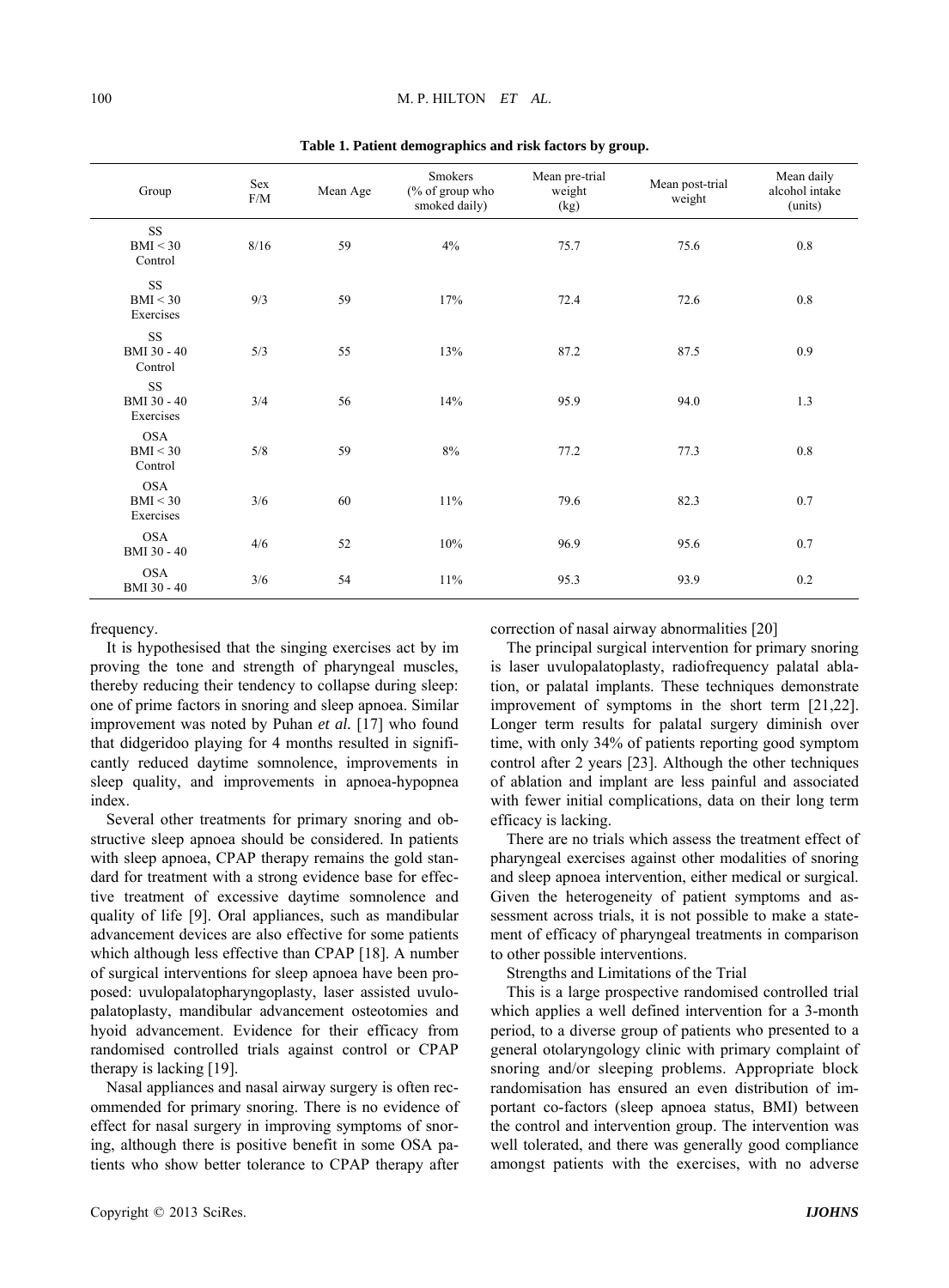effects.

There are a number of limitations of the study. The high loss to follow up (data was available for  $73.2\%$  of participants) is a cause for concern. This was despite robust attempts to contact patients with follow up appo intments, phone calls, and contact by post. This loss to follow up makes it difficult to provide any realistic estimate of what proportion of patients might expect to benefit from the intervention.

worth scale is a validated measure of daytime somnole nce, but the degree of confidence in the effect of inter-The outcome measures did not include a repeat sleep study in the subgroup of patients who entered the trial with a diagnosis of sleep apnoea (AHI 10-40). The Epvention would be further enhanced with post-intervention sleep study demonstrating a clinically and statistically significant improvement in the AI in the experimental group. This was not available because of lack of funding.

ef fect. Assessors were blind to the status of the patient. Patients were not blinded to the intervention, and there was no comparable activity in the control group. It was felt that any attempt to perform throat exercises or movements might produce a specific, rather than placebo The principal outcome measure is the Epworth score. Although reliable, it remains a subjective measure and might be subject to bias from patients who were not blinded to treatment group.

snoring, and improves mild to moderate sleep apnoea. Th e intervention has been applied to a study population In conclusion, this study adds weight to the hypothesis that improving the tone and strength of pharyngeal muscles reduces the severity, frequency and loudness of which accurately reflects a cross section of patients presenting to secondary care in the UK with difficulties due to snoring, and has no adverse effects. In the context of other treatments which are more invasive, and may be poorly tolerated and painful, it should be considered as an alternative modality of treatment. Further studies in specific patient groups are needed to define the magnitude of effect.

## **5. Data Sharing**

No additional data available.

All authors declare: No support from any organization for the submitted work; no financial relationships with any organizations that might have an interest in the submitted work in the previous 3 years; no other relationsh ips or activities that could appear to have influenced the submitted work.

## **6. Study Sponsor**

the purpose of the study by the developer (AO) "Singing The CD's of the singing exercises were provided free for

for Snorers, UK". The researchers are independent from the sponsor. The sponsor played no role in study design, data collection, data analysis, data interpretation, report writing, or decision to submit for publication.

## **REFERENCES**

- [1] J. R. Stradling, "Obstructive Sleep Apnoea: Definitions, Epidemiology, and Natural History," *Thorax*, Vol. 50, 1995, pp. 683-689. doi:10.1136/thx.50.6.683
- [2] M. I. Trotter and D. W. Morgan, "Snoring: Referral, Investigation and Treatment," *British Journal of Hospital Medicine* (*London*), Vol. 68, No. 2, 2005, pp. 95-99.
- [3] P. Counter and J. A. Wilson, "The Management of Simple Snoring," *Sleep Medicine Reviews*, Vol. 8, No. 6, 2004, pp. 433-441. doi:10.1016/j.smrv.2004.03.007
- [4] P. Lavie, "Sleep Apnea Causes Cardiovascular Disease," *American Journal of Respiratory and Critical Care Medicine*, Vol. 169, No. 2, 2004, pp. 147-148. [doi:10.1164/rccm.2310010](http://dx.doi.org/10.1016/j.smrv.2004.03.007)
- [5] J. Wright, R. Johns, I. Watt, *et al*., "Health Effects of Obstructive Sleep Apnoea and the Effectiveness of Continuous Positive Airways Pressure: A Syst ematic Review of the Research Evidence," *British Medical Journal*, Vol. 314, No. 7084, 1997, pp. 851-860. [doi:10.1136/bmj.314.7084.851](http://dx.doi.org/10.1136/bmj.314.7084.851)
- [6] [K. M. Rex, D. F. Kripke and M. R. Klauber, "Sleep-Dis](http://dx.doi.org/10.1136/bmj.314.7084.851)[ordered Breathing in Middle-Aged Adults Predicts Sig](http://dx.doi.org/10.1136/bmj.314.7084.851)[nificantly Higher Rates of Traffic V](http://dx.doi.org/10.1136/bmj.314.7084.851) iolations," *Chest*, Vol. [119, No. 5, 2001, pp. 1623-1624](http://dx.doi.org/10.1136/bmj.314.7084.851) . [doi:10.1378/](http://dx.doi.org/10.1378/chest.119.5.1623)chest.119.5.1623
- [7] J. R. Stradling and R. J. O. Davies, "Obstructive Sleep Apnoea/Hypopnoea Syndrome: Definitions, Epidemiology, and Natural History," *Thorax* , Vol. 59, No. 1, 2004, pp. 73-78. <u>[doi:10.1136/thx.2003](http://dx.doi.org/10.1378/chest.119.5.1623).007161</u>
- [8] N. Freedman, "Treatment of Obstructive Sleep Apnea Syndrome," *Clinics in Chest Medicine*, Vol. 31, No. 2, 2010, pp. 187-201. [doi:10.1016/j.ccm.2010.02.012](http://dx.doi.org/10.1136/thx.2003.007161)
- [9] [T. L. Giles, T. J. Lasserson, B. Smith,](http://dx.doi.org/10.1136/thx.2003.007161) J. White, J. J. Wright, C. J. Cates, "Continuous Positive Airways Pressure for Obstructive Sleep Apnoea in Adults," *Cochrane Database of Systematic Reviews*, No. 3. 2006, Article ID: CD001106.
- way Pressure for Obstructive Sleep Apnoea: A Random-[10] J. C. T. Pepperell, S. Ramdassing-Dow, N. Crosthwaite, *et al*., "Ambulatory Blood Pressure Following Therapeutic and Sub-Therapeutic Nasal Continuous Positive Airised Prospective Parallel Trial," *Lancet*, Vol. 359, No. , 2002, pp. 204-210. [doi:10.1016/S0140-6736\(02\)07445-7](http://dx.doi.org/10.1016/S0140-6736(02)07445-7)
- [11] [J. F. Faccenda, T. W. Mackay, N. A. Boon,](http://dx.doi.org/10.1016/S0140-6736(02)07445-7) *et al*., "Ran[domized Placebo-Controlled Trial of Continuous Positive](http://dx.doi.org/10.1016/S0140-6736(02)07445-7)  [Airway Pressure on Blood Pressure in the Sleep Apnea-](http://dx.doi.org/10.1016/S0140-6736(02)07445-7)Hypopnea Syndrome," *[American Journal of Respiratory](http://dx.doi.org/10.1016/S0140-6736(02)07445-7) and Critical Care Medicine*, Vol. 163, No. 2, 2001, pp. 344-348.
- [12] A. E. Sher, K. B. Schechtman and J. F. Piccirillo, "The Efficacy of Surgical Modifications of the Upper Airway in Adults with Obstructive Sleep Apnea Syndrome,"